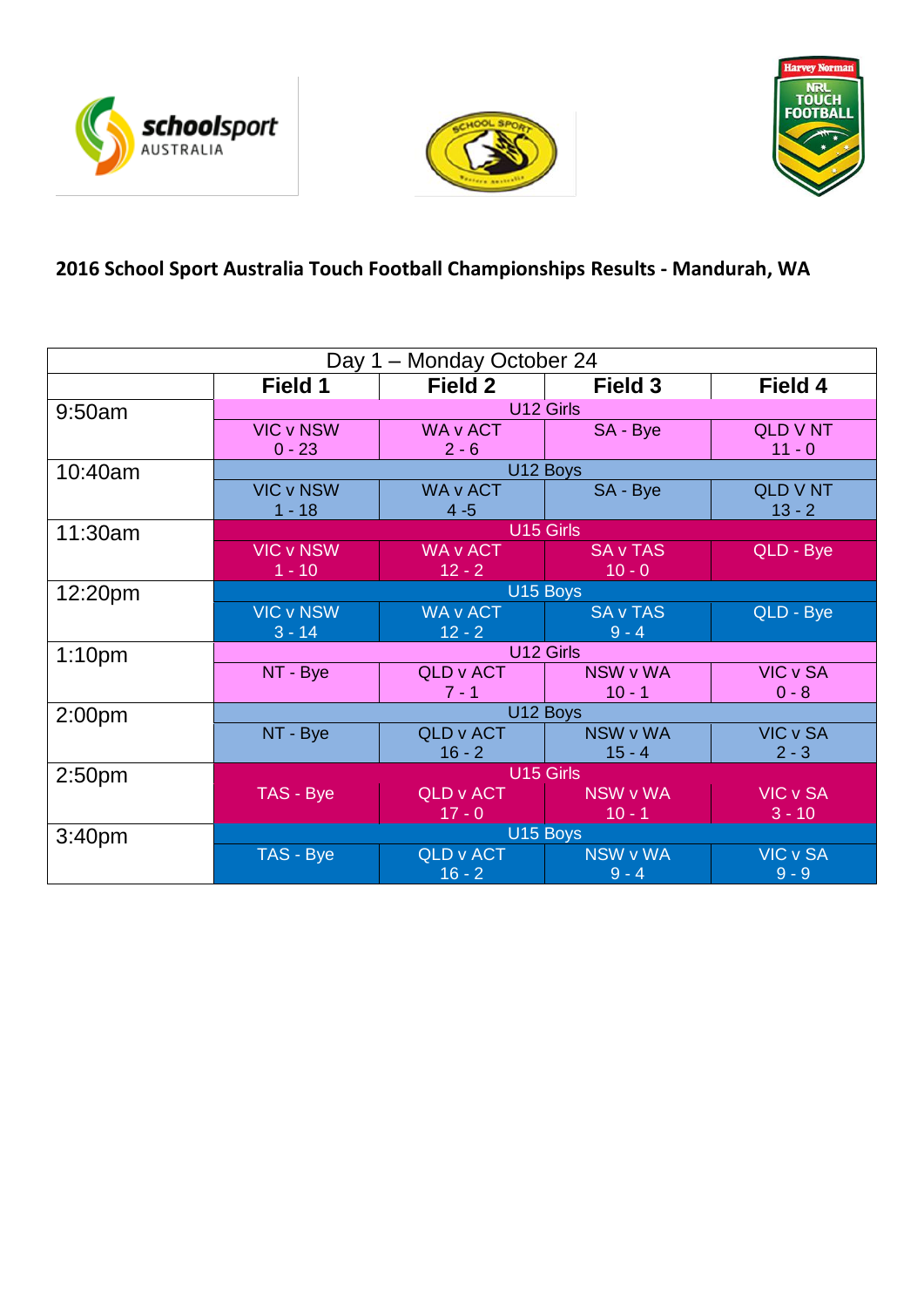





# **2016 School Sport Australia Touch Football Championships Results- Mandurah, WA**

| Day 2 – Tuesday October 25 |                                  |                  |                  |                  |  |
|----------------------------|----------------------------------|------------------|------------------|------------------|--|
|                            | Field 1                          | Field 2          | Field 3          | Field 4          |  |
| 9:00am                     | U <sub>15</sub> Girls            |                  |                  |                  |  |
|                            | <b>VIC v WA</b>                  | <b>SA v QLD</b>  | ACT - Bye        | <b>NSW v TAS</b> |  |
|                            | $4 - 2$                          | $1 - 16$         |                  | $18 - 1$         |  |
| 9:50am                     | U15 Boys                         |                  |                  |                  |  |
|                            | <b>VIC v WA</b>                  | <b>SA v QLD</b>  | <b>ACT - Bye</b> | <b>NSW v TAS</b> |  |
|                            | $2 - 10$                         | $0 - 23$         |                  | $17 - 1$         |  |
| 10:40am                    |                                  |                  | U12 Girls        |                  |  |
|                            | <b>VIC v WA</b>                  | <b>SA v QLD</b>  | <b>ACT v NT</b>  | NSW - Bye        |  |
|                            | $1 - 13$                         | $0 - 20$         | $4 - 1$          |                  |  |
| 11:30am                    | U12 Boys                         |                  |                  |                  |  |
|                            | <b>VIC v WA</b>                  | <b>SA v QLD</b>  | <b>ACT v NT</b>  | NSW - Bye        |  |
|                            | $2 - 10$                         | $1 - 25$         | $4 - 5$          |                  |  |
| 12:20pm                    | U15 Girls                        |                  |                  |                  |  |
|                            | <b>NSW v QLD</b>                 | <b>VIC v TAS</b> | WA - Bye         | <b>ACT v SA</b>  |  |
|                            | $2 - 5$                          | $8 - 3$          |                  | $1 - 4$          |  |
| 1:10 <sub>pm</sub>         | U15 Boys                         |                  |                  |                  |  |
|                            | <b>NSW v QLD</b>                 | <b>VIC v TAS</b> | WA - Bye         | <b>ACT v SA</b>  |  |
|                            | $5 - 11$                         | $9 - 2$          |                  | $8 - 5$          |  |
| 2:00 <sub>pm</sub>         | U12 Girls                        |                  |                  |                  |  |
|                            | NSW v QLD                        | VIC - Bye        | <b>WA v NT</b>   | <b>ACT v SA</b>  |  |
|                            | $2 - 10$                         |                  | $5 - 2$          | $10 - 0$         |  |
| 2:50 <sub>pm</sub>         | U12 Boys                         |                  |                  |                  |  |
|                            | <b>NSW v QLD</b>                 | VIC - Bye        | <b>WA v NT</b>   | <b>ACT v SA</b>  |  |
|                            | $4 - 6$                          |                  | $8 - 8$          | $10 - 2$         |  |
| 3:40 <sub>pm</sub>         | U15 Girls                        |                  |                  |                  |  |
|                            | <b>WA v TAS</b>                  | SA - Bye         | <b>VIC v QLD</b> | <b>ACT v NSW</b> |  |
|                            | $11 - 2$<br>$0 - 19$<br>$4 - 12$ |                  |                  |                  |  |
| 4:30pm                     |                                  |                  | U15 Boys         |                  |  |
|                            | <b>WA v TAS</b>                  | SA - Bye         | <b>VIC v QLD</b> | <b>ACT v NSW</b> |  |
|                            | $16 - 1$                         |                  | $1 - 17$         | $3 - 11$         |  |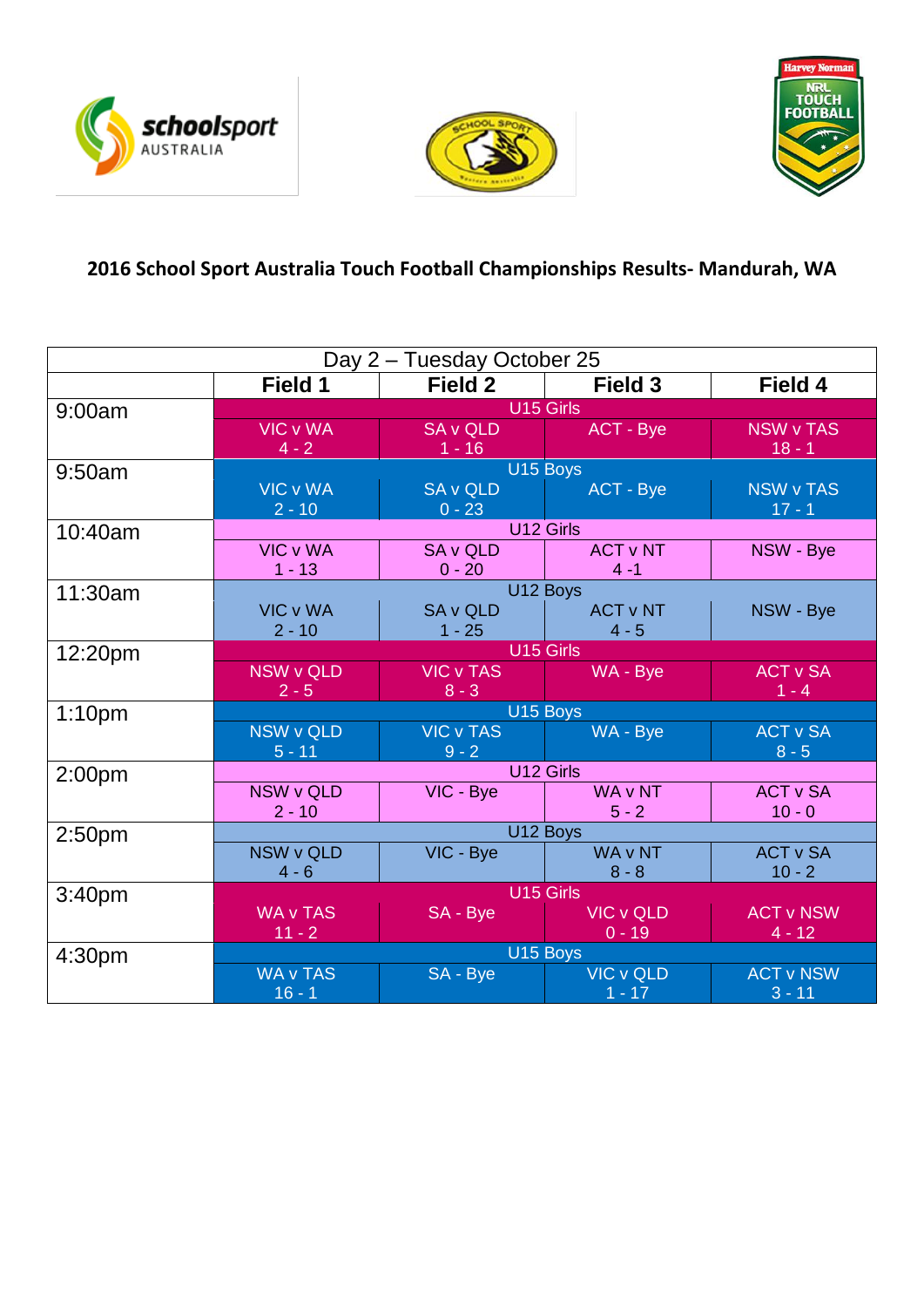





# **2016 School Sport Australia Touch Football Championships Results - Mandurah, WA**

| Day 4 - Thursday October 27 |                                             |                                |                                                                                            |                      |  |
|-----------------------------|---------------------------------------------|--------------------------------|--------------------------------------------------------------------------------------------|----------------------|--|
|                             | Field 1                                     | Field 2                        | Field 3                                                                                    | Field 4              |  |
| 9:00am                      | U15 Girls                                   |                                |                                                                                            |                      |  |
|                             | NSW - Bye                                   |                                | VIC v ACT TAS v QLD                                                                        | <b>SA v WA</b>       |  |
|                             |                                             | $3 - 4$                        | $\begin{array}{ c c c c c }\n\hline\n\text{ }} & \text{ } & 0 - 22 \\ \hline\n\end{array}$ | $3 - 5$              |  |
| 9:50am                      | NSW - Bye                                   |                                | U15 Boys<br>VIC v ACT TAS v QLD                                                            | <b>SA v WA</b>       |  |
|                             |                                             |                                |                                                                                            | $0 - 16$             |  |
| 10:40am                     | $2 - 7$ 1 - 24<br>U12 Girls <b>Campbell</b> |                                |                                                                                            |                      |  |
|                             | WA - Bye                                    |                                | SA v NT VIC v QLD                                                                          | <b>NSW v ACT</b>     |  |
|                             |                                             | $4 - 5$                        | $0 - 26$                                                                                   | $4 - 2$              |  |
| 11:30am                     |                                             |                                | U12 Boys                                                                                   |                      |  |
|                             | WA - Bye                                    |                                | SA v NT VIC v QLD                                                                          | <b>NSW v ACT</b>     |  |
|                             |                                             | $6 - 17$ 1 - 19                |                                                                                            | $8 - 3$              |  |
| 12:20pm                     |                                             |                                | U15 Girls                                                                                  |                      |  |
|                             | NSW v SA<br>$12 - 3$                        | WA v QLD VIC - Bye<br>$0 - 17$ |                                                                                            | TAS v ACT<br>$1 - 8$ |  |
| 1:10 <sub>pm</sub>          | U15 Boys                                    |                                |                                                                                            |                      |  |
|                             | NSW v SA                                    |                                | WA v QLD VIC - Bye                                                                         | TAS v ACT            |  |
|                             | $-13 - 1$                                   | $-3-11$                        |                                                                                            | $1 - 10$             |  |
| 2:00 <sub>pm</sub>          | U12 Girls                                   |                                |                                                                                            |                      |  |
|                             | NSW v NT                                    | VIC v ACT   WA v SA            |                                                                                            | QLD - Bye            |  |
|                             | $7 - 1$                                     | $1 - 15$                       | $7 - 4$                                                                                    |                      |  |
| 2:50 <sub>pm</sub>          | U12 Boys                                    |                                |                                                                                            |                      |  |
|                             | NSW v NT                                    | VIC v ACT   WA v SA            |                                                                                            | QLD - Bye            |  |
|                             | $11 - 2$<br>$2 - 16$ 9 - 1<br>U15 Girls     |                                |                                                                                            |                      |  |
| 3:40 <sub>pm</sub>          | Championship-SF                             | $Championship - SF$            | $Plate - SF$                                                                               | $Place - SF$         |  |
|                             | $\frac{1}{2}$ 1 V 4                         | 2V3                            | $5 - Bye$                                                                                  | 6 v 7                |  |
|                             | QLD v WA                                    | NSW v SA                       | <b>ACT</b>                                                                                 | <b>VIC v TAS</b>     |  |
|                             | $15 - 0$                                    | $19 - 0$                       |                                                                                            | $4 - 5$              |  |
|                             | (Drop Off)<br>U15 Boys                      |                                |                                                                                            |                      |  |
| 4:30pm                      | Championship - SF                           | Championship - SF              | $Place - SF$                                                                               | $Place - SF$         |  |
|                             | $1 \vee 4$                                  | 2V3                            | $5 - Bye$                                                                                  | 6v7                  |  |
|                             | QLD v ACT                                   | NSW v WA                       | VIC-                                                                                       | <b>SA v TAS</b>      |  |
|                             | $19 - 2$                                    | $10 - 7$                       |                                                                                            | $6 - 3$              |  |